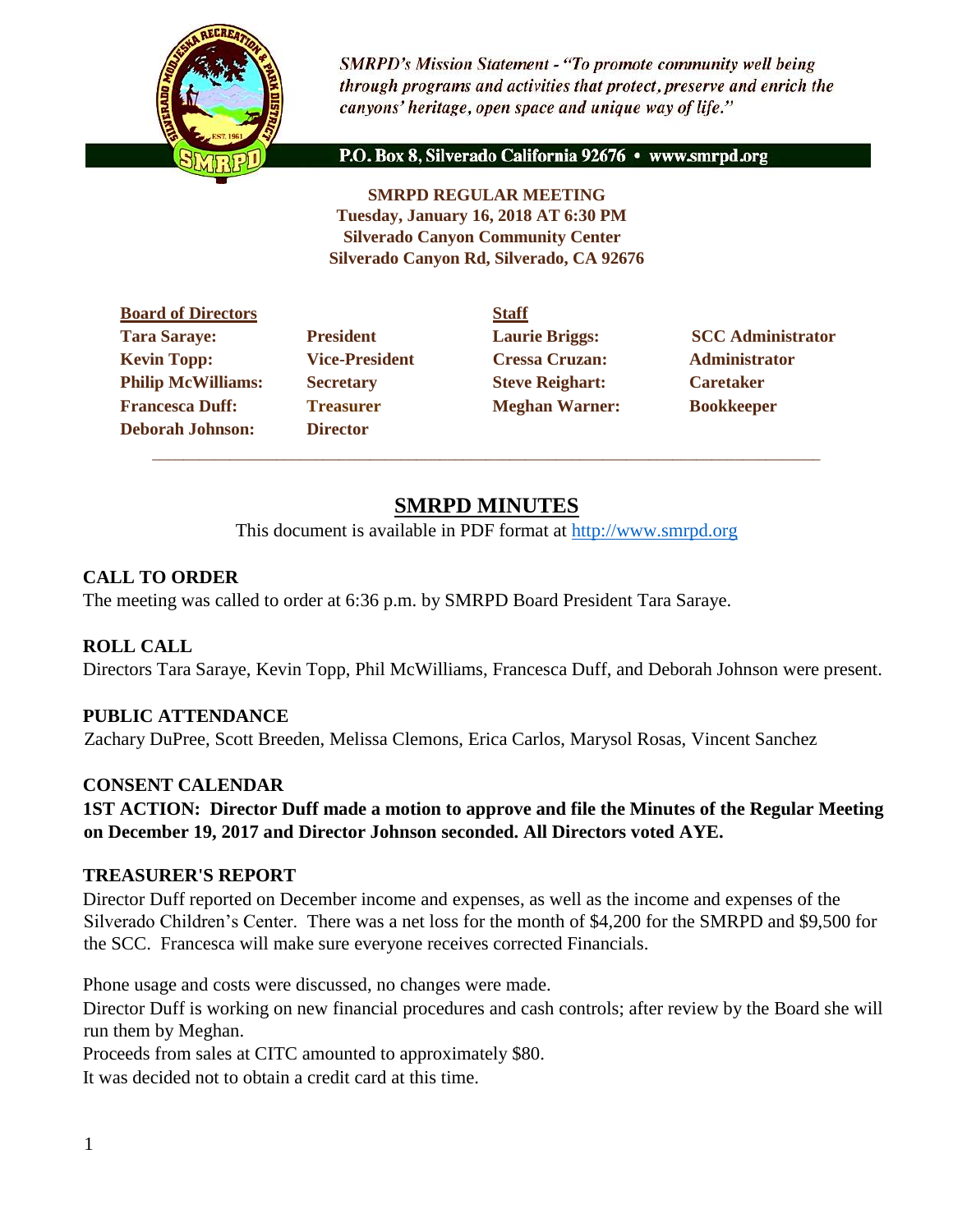### **2ND ACTION: Director Saraye made a motion to approve the Treasurer's December report and financials and Director Johnson seconded. All Directors voted AYE.**

### **OTHER DISTRICT BUSINESS**

Erica Carlos from OCPW gave a follow-up to her previous visit, inviting questions and updating us on the County's efforts to improve outreach and customer service. She will also try and meet with the ICL. Verizon work is still in process.

Melissa Clemons from Silverado would like to teach a Healthy Kids Cooking Class. There would be two programs, one for pre-schoolers (45 minute lessons) and one for older kids (2 hour lessons). Class size will be ten or less.

Geoff Sarkissian would like to have "Open Mike" events. Francesca will interface with Geoff on this. Director Johnson will work with Director Topp and Alex Bennett to create a calendar for District benchmarks, due dates, deadlines, inspections, etc.

President Saraye made Committee Assignments (see attached). In addition, the Open Space and Trails Committee was re-activated with Director Saraye as member and Director McWilliams as Chair.

### **3RD ACTION: Director Saraye made a motion to approve the Cooking Class pending receipt of appropriate paperwork. Director Duff seconded. All Directors voted AYE.**

**4TH ACTION: Director Johnson made a motion to authorize up to \$350 to have Alex Bennet help create an online calendar. Access will be restricted to Board members. Director Saraye seconded. All Directors voted AYE.**

### **SILVERADO CHILDREN'S CENTER (SCC) OVERSIGHT COMMITTEE**

Director Saraye reported on the Silverado Children's Center performance. Enrollments are up; more enrollees are from the canyon, and tours are increasing.

Laurie has completed her Outdoor Classroom Specialist training.

The Monthly Statistics and Facility Evaluation reports (attached) were discussed. Licensing made a visit to the facility on the 10th; certain deficiencies were noted and will be addressed.

There will be a Giracci soup fundraiser on Jan 19th from 6-9.

Problems with the installation of the new flooring were discussed. We also need to do more extensive repairs to the roof because patches have been ineffective in stopping leaks.

Insurance coverage and liability problems with the proposed Chili Cook-off and Round-up were discussed; these problems involve the event having horses, being off-site (not on District property), and the proposed sale of hard liquor.

### **5TH ACTION ITEM: Director Saraye made a motion that the SMRPD not approve the 13th Annual Silverado Chili Cook-off and Round-up at Schlom's Ranch as an official District event. Director Topp seconded. All Directors voted AYE.**

## **FACILITIES/SAFETY/MAINTENANCE COMMITTEE**

Painting is still in progress at the Modjeska Community Center.

Echoing sound at the Modjeska Community Center may be a concern; Director McWilliams will send information on acoustical materials to Geoff Sarkissian.

Purchase and installation of Shade Sails have been delayed.

We need to do repairs on the roof in Building A because patches have been ineffective in stopping leaks.